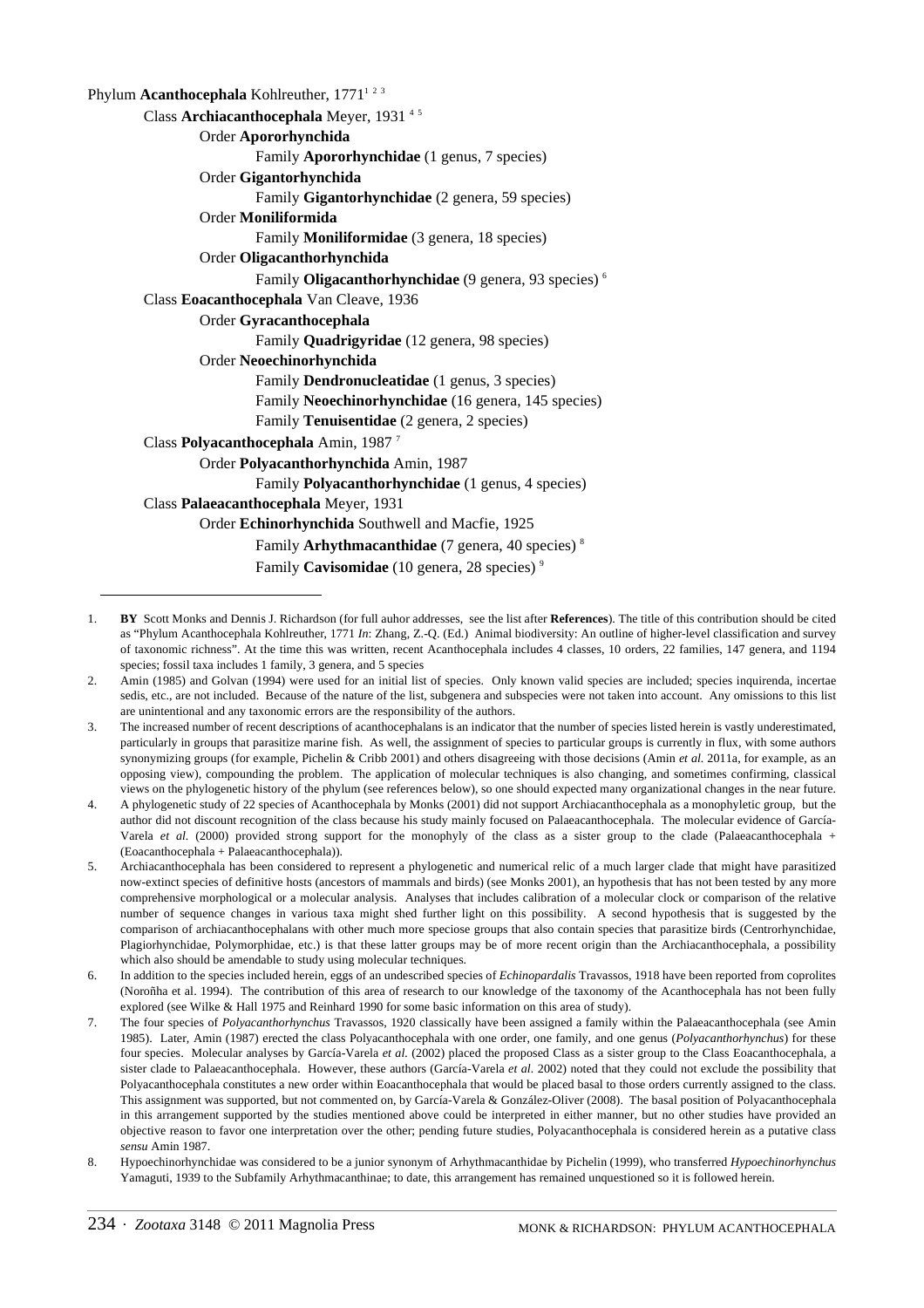Family **Transvenidae** (3 genera, 7 species) Family **Echinorhynchidae** (8 genera, 126 species)<sup>10 11</sup> Family **Fessisentidae** (1 genus, 6 species) Family **Heteracanthocephalidae** (2 genera, 7 species) 12 Family **Illiosentidae** (14 genera, 51 species)<sup>13 14</sup> Family **Pomphorhynchidae** (5 genera, 50 species) Family **Rhadinorhynchidae** (25 genera, 119 species)<sup>15</sup> Order **Polymorphida** Petrochenko, 1956 Family **Centrorhynchidae** (3 genera, 107 species)<sup>16</sup> Family **Plagiorhynchidae** (8 genera, 78 species)<sup>17</sup> Family **Polymorphidae** (13 genera, 145 species)<sup>18</sup> Order **Heteramorphida** Amin and Van Ha, 2011 Family **Pyrirhynchidae** (1 genus, 1 species) † Unplaced fossil taxa 19 † **Zhijinitidae** Qian, 1978 (3 genera, 5 species)

## **Cited references**

- Amin, O.M. (1985) Classification. *In:* Crompton, D.W.T. & Nickol, B.B. (Eds.) *Biology of the Acantho cephala*. Cambridge University Press, Cambridge, England, pp. 27–72.
- Amin, O.M. (1987) Key to the families and subfamilies of Acanthocephala, with the erection of a new class (Polyacanthocephala) and a new order (Polyacanthoryhnchida). *Journal of Parasitology*, 73, 1216–1219.
- Amin, O.M. (1992) Review of the genus *Polymorphus* Lühe, 1911 (Acantocephala: Polymorphidae), with the synonymization of *Hexaglandula* Petrochenko, 1950 and *Subcorynosoma* Hoklova, 1967, and a key to the species. *Qatar University Science Journal*, 12, 115–123.

Amin, O.M., Canaris, A.G. & Kinsella, J.M. (1999) A taxomonic reconsideration of the genus *Plagiorynchus s. lat*. (Acanthocephala:

- 9. The status of Diplosentidae was reviewed by Pichelin & Cribb (2001), who synonymized that family with Cavisomidae. Taxonomic decisions concerning these taxa can be found in that work.
- 10. Özdikmen (2008) discovered that Qiu *et al.* (1983) had used the name *Acanthocephalus* Qiu, H., et al., 1983 for a genus of trilobites and corrected this synonymy.
- 11. It has been acknowledged formally that there are species of *Echinorhynchus* Zoega in Muller, 1776 that have gone unrecognized (Wayland *et al.* 2005), but systematists have resisted putting specific names for the members of the species complex, even though they are known to represent identifiably separate entities. If, in the future, these forms are described as species instead of morphotypes (see Wayland 2010), the number of species assigned to this family, and others (see Martínez-Aquino *et al.* 2009 for another example), may increase greatly.
- 12. Pichelin *et al.* (2002) reviewed the Heteracanthocephalidae and established the current arrangement of the family.
- 13. Members of Illiosentidae have been reorganized several times since the conception of the concept by Golvan (1960). The general scheme proposed by Monks (2001), to recognize both *Tegorhynchus* Van Cleave, 1921 and *Illiosentis* Van Cleave and Lincicome, 1939, is followed herein; this proposal was further supported by Monks & Pulido-Flores (2002).
- 14. The results of the analysis by Monks (2001) suggested that *Leptorhynchoides* Kostylev, 1924 should be assigned to Illiosentidae. This was supported by García-Varela & González-Oliver (2008), who further suggested that *Pseudoleptorhynchoides* Salgado-Maldonado, 1976 should also be part of Illiosentidae. It is interesting that each of the three genera, *Illiosentis*, *Leptorhynchoides*, and *Pseudoleptorhynchoides*, were originally proposed as members of Rhadinorhynchidae. Although this has received little discussion in the literature, that arrangement is followed herein (but see Pichelin & Cribb 2001 for another perspective).
- 15. Rhadinorhynchidae has suffered the same taxonomic fortune as Illiosentidae, and their fates, in terms of taxa assigned to one or the other, have always been intertwined. Amin *et al.* (2011b) provided a review of *Rhadinorhynchus* Lühe, 1911 and recommended that *Raorhynchus* Tripathi, 1959 be considered as a junior synonym of the former genus pending a revision of the latter; *Raorhynchus* is still considered valid herein pending the aforementioned revision.
- 16. Centrorhynchidae, particularly *Centrorhynchus* Van Cleave, 1916, contains numerous species that originally were described from only a few individuals. Many of those species have been reported only once and their identity currently is unclear (see Richardson *et al.* 2010 for a recent example). Amin *et al.* (2010) suggested that *Sphaerirostris* Golvan, 1956 also undoubtedly contains synonyms. Thus, the family is in need of revision, which would alter the number of taxa included herein.
- 17. Amin *et al.* (1999) and Lisitsyna (2010) have provided partial reviews of the family.
- 18. As noted by Sardella *et al.* (2005), the controversy over the synonymy of *Hexaglandula* Petrochenko, 1950 with *Polymorphus* Lühe, 1911 has existed for some time. Amin (1992) formally placed the species then assigned to *Hexaglandula* in *Polymorphus*, but Nickol *et al.* (2002) defended the recognition of both genera on the basis of morphological and life-cycle data. The continued recognition of the 2 taxa as separate entities has been supported by García-Varela & Pérez-Ponce de León (2008) using molecular data. More recent studies (García-Varela et al. entities has been supported by García-Varela & Pérez-Ponce de León (2008) using molecular data. More recent studies (García-Varela *et al.* 2011) identified *Hexaglandula corynosoma* (Travassos, 1915) Petrochenko, 1958, am 2011) identified *Hexaglandula corynosoma* (Travassos, 1915) Petrochenko, 1958, among the taxa included in their study, as sister taxa to *Ibirhynchus dimorpha*
- (Schmidt) met the Cambrian have been suggested as proto-acanthocephalans or ancestral form<br>In" taxa might be included in this or other families (Elicki & Wotte, 2003), but it many "acanthocephalan" taxa might be included in this or other families (Elicki & Wotte, 2003), but it at least is interesting to contemplate the possibility.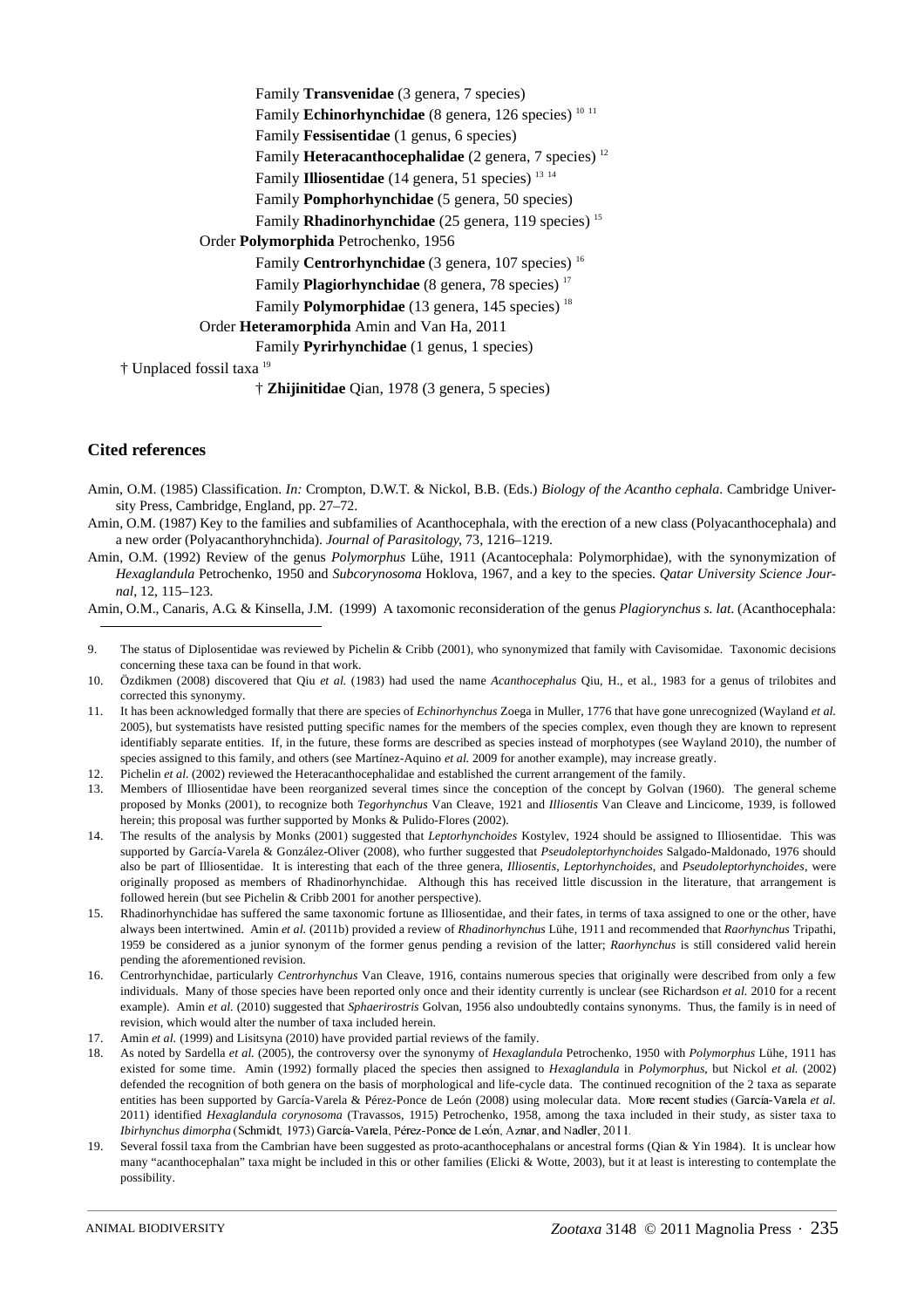*Plagiorhynchus*), with descriptions of South African *Plagiorhynchus* (*Prosthorhynchus*) *cylindraceus* from shore birds and *P. (P.) malayensis*, and a key to the species of the subgenus *Prosthorhynchus*. *Journal of the Helminthological Society of Washington*, 66, 123–132.

- Amin, O.M., Heckmann, R.A., Halajian, A. & Eslami, A. (2010) Redescription of *Sphaerirostris picae* (Acanthocephala: Centrorhynchidae) from magpie, *Pica pica*, in northern Iran, with special reference to unusual receptacle structures and notes on histopathology. *Journal of Parasitology*, 96, 561–568.
- Amin, O.M., Heckmann, R.A. & Van Ha, N. (2011a) Description of *Heterosentis holospinus* n. sp. (Acanthocephala: Arhythmacanthidae) from the striped eel catfish, *Plotosus lineatus*, in Halong Bay, Vietnam, with a key to species of *Heterosentis* and reconsideration of the Subfamilies of Arhythmacanthidae. *Comparative Parasitology*, 78, 29–38.
- Amin, O.M., Heckmann, R.A. & Van Ha, N. (2011b) Description of two new species of *Rhadinorhynchus* (Acanthocephala, Rhadinorhynchidae) from marine fish in Halong Bay, Vietnam, with a key to species. *Acta Parasitologica*, 56, 67–77.
- Elicki, O. & Wotte, T. (1938) Cambroclaves from the Cambrian of Sardinia (Italy) and Germany: constraints for the architecture of western Gondwana and the palaeogeographical and palaeoecological potential of cambroclaves. *Palaeogeography, Palaeoclimatology, Palaeoecology*, 195, 55–71.
- García-Varela, M., Cummings, M.P., Pérez-Ponce de León, G., Gardner, S.L. & Laclette, J.P. (2002) Phylogenetic analysis based on 18S ribosomal RNA gene sequences supports the existence of class Polyacanthocephala (Acanthocephala). *Molecular Phylogenetics and Evolution*, 23, 288–292.
- García-Varela, M. & González-Oliver, A. (2008) The systematic position of *Leptorhynchoides* (Kostylew, 1924) and *Pseudoleptorhynchoides* (Salgado-Maldonado, 1976), inferred from nuclear and mitochondrial DNA gene sequences. *Journal of Parasitology*, 94, 959–962.
- García-Varela, M. & Pérez-Ponce de León, G. (2008) Validating the systematic position of *Profilicollis* Meyer, 1931 and *Hexaglandula* Petrochenko, 1950 (Acanthocephala: Polymorphidae) using Cytochrome C Oxidase (cox 1). *Journal of Parasitology*, 94, 212– 217.
- García-Varela, M., Pérez-Ponce de León, G., Aznar, F.J. & Nadler, S.A. (2011) Erection of *Ibirhynchus* gen. nov. (Acanthocephala: Polymorphidae), based on molecular and morphological data. *Journal of Parasitology*, 97, 97–105.
- García-Varela, M., Pérez-Ponce de León, G., De la Torre, P., Cummings, M.P., Sarma, S.S.S. & Laclette, J.P. (2000) Phylogenetic relationship of Acanthocephala based on analysis of 18S ribosomal RNA gene sequences. *Journal of Molecular Evolution*, 50, 532– 540.
- Golvan, Y.J. (1960) Le phylum des Acanthocephala. Troisième note. La classe des Palaeacanthocephala (Meyer, 1931) (à suivre) [part 2]. *Annales de Parasitologie Humaine et Comparée*, 35, 138–165.
- Golvan, Y.J. (1994) Nomenclature of the Acanthocephala. *Research and Reviews in Parasitology*, 54, 135–205.
- Lisitsyna, O.I. (2010) Morphological variability of *Plagiorhynchus* (*Prosthorhynchus*) *cylindraceus* (Acanthocephala, Plagiorhynchidae) and its importance in assessment of taxonomy structure of the subgenus. *Vestnik Zoologii*, 44, 35–44.
- Martínez-Aquino, A., Reyna-Fabián, M.E., Rosas-Valdez, R., Razo-Mendivil, U., Pérez-Ponce de León, G. & García-Varela, M. (2009) Detecting a complex of cryptic species within *Neoechinorhynchus golvani* (Acanthocephala: Neoechinorhynchidae) inferred from ITSs and LSU rDNA gene sequences. *Journal of Parasitology*, 95, 1040–1047.
- Monks, S. (2001) Phylogeny of the Acanthocephala based on morphological characters. *Systematic Parasitology*, 48, 81–116.
- Monks, S. & Pulido-Flores, G. (2002) Reevaluation and emended diagnosis of *Illiosentis* and *I. heteracanthus* (Acanthocephala: Illiosentidae). *Journal of Parasitology*, 88, 365–369.
- Nickol, B.B., Heard, R.W. & Smith, N.F. (2002) Acanthocephalans from crabs in the southeastern U.S., with the first intermediate hosts known for *Arhythmorhynchus frassoni* and *Hexaglandula corynosoma*. *Journal of Parasitology*, 88, 79–83.
- Noroñha, D., Ferreira, L.F., Rangel, A., Araujo, A. & Corrêa-Gomes, D. (1994) *Echinopardalis* sp. (Acanthocephala, Oligacanthorhynchidae) eggs in felid coprolites dated from 9,000 years before present, found in the Brazilian Northeast. *Memorias do Instituto Oswaldo Cruz, Rio de Janeiro*, 89, 119–120.
- Özdikmen, H. (2008) Nomenclatural changes for three preoccupied trilobites genera. *Munis Entomology and Zoology*, 3, 317–320.
- Pichelin, S. (1999) *Hypoechinorhynchus robustus* sp. n. from *Notolabrus parilus* (Labridae) from Western Australia with a discussion on the validity of the Hypoechinorhynchidae (Acanthocephala: Palaeacanthocephala). *Folia Parasitologica*, 46, 311–315.
- Pichelin, S.P. & Cribb, T.H. (2001) The status of the Diplosentidae (Acanthocephala: Palaeacanthocephala) and a new family of acanthocephalans from Australian wrasses (Pisces: Labridae). *Folia Parasitologica*, 48, 289–303.
- Pichelin, S., Smales, L. & Bray, R.A. (2002) A discussion on the Heteracanthocephalidae Petrochenko, 1956 (Acanthocephala: Palaeacanthocephala). *Systematic Parasitology*, 52, 145–152.
- Qian, Y. & Yin, G. (1984) Zhijinitidae and its stratigraphical significance (in Chinese with English abstract). *Acta Palaeontologica Sinica*, 22, 82–94.
- Qiu, H., Lu, Y., Zhu, Z., Bi, D., Lin, T., Zhou, Z., Zhang, Q., Qian, Y., Ju, T., Han, N. & Wei, X. (1983) [Trilobita]. *In: Paleontological Atlas of East China. Part 1: Early Paleozoic*. Nanjing Institute of Geology and Mineral Resources, Geological Publishing House, Beijing, China, pp. 657.
- Reinhard, K.J. (1990) Archaeoparasitology in North America. *American Journal of Physical Anthropology,* 82, 145–163.
- Richardson, D.J., Monks, S., García-Varela, M. & Pulido-Flores, G. (2010) Redescription of *Centrorhynchus microcephalus* (Bravo-Hollis, 1947) Golvan, 1956 (Acanthocephala: Centrorhynchidae) from the groove-billed ani (*Crotophaga sulcirostris*) in Veracruz, Mexico. *Comparative Parasitology*, 77, 164–171.
- Sardella, N., Mattiucci, S., Timi, J., Bastida, R., Rodríguez, D. & Nascetti, G. (2005) *Corynosoma australe* Johnston, 1937 and *C. cetaceum* Johnston and Best, 1942 (Acanthocephala: Polymorphidae) from marine mammals and fishes in Argentinian waters: allozyme markers and taxonomic status. *Systematic Parasitology*, 61, 143–156.
- Wayland, M.T. (2010) Proboscis profiler: a tool for detecting acanthocephalan morphotypes. *Systematic Parasitology*, 76, 159–167.